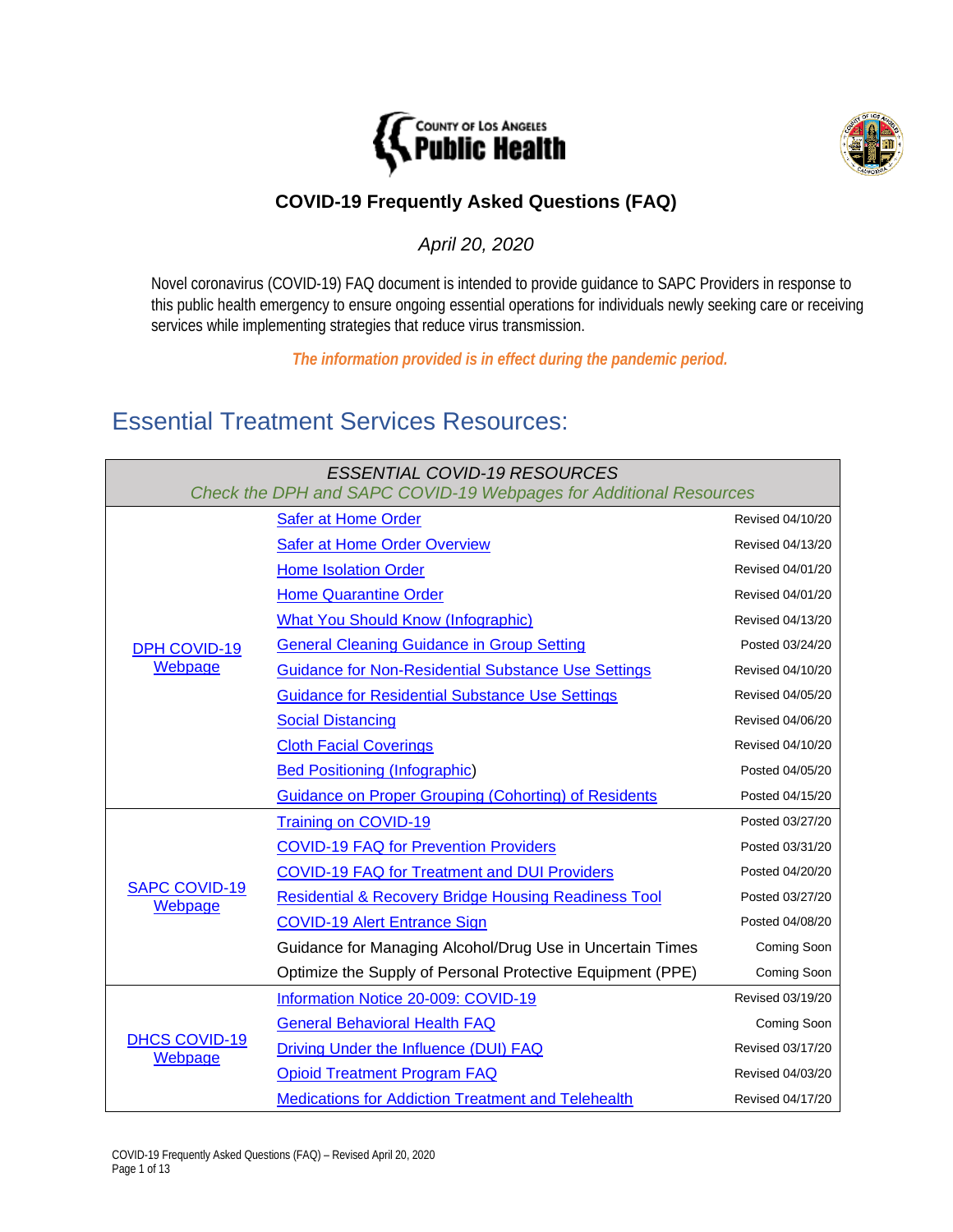# Treatment Services

### 1. **What is SAPC's current guidance on Group Counseling/Group activities?**  *Updated!*

**Answer:** Beginning April 20, 2020 and until further notice, in-person group activities (including, but not limited to group counseling and patient education sessions) are limited to no more than five (5) participants, including staff and patients if conducted in accordance with social/physical distancing requirements. Group sessions can be conducted via telephone or telehealth using any of the temporary platforms described in **Question 16**.

### 2. **Will SAPC be relaxing the DMC requirements (timeframes, signatures) of services provided?** *Updated!*

**Answer:** Yes. SAPC's Information Bulletin (IN) 20-04 indicates that if there was an inability to meet DMC requirements (timeframes, signatures and/or services) as a result of patient inability to attend services or due to workforce reductions it must be appropriately documented in the patients file and indicated why COVID-19 impacted care. Examples of requirements requiring additional documentation include: (1) minimum service hours for outpatient and intensive outpatient, including delivery of one required service every 30 days; (2) minimum weekly service hours for residential when one clinical service is provided daily; (3) on time completion and signatures on mandated documents (assessment, physical, health questionnaire, treatment plan per Title 22); and (4) on time co-signature of documents.

Treatment providers are expected to maintain compliance with DMC requirements for all patients who do not suspend/reduce services due to COVID-19 and/or who are not participating in telephone or telehealth services as a means to reduce exposure/transmission and are thereby unable to sign forms; and where on duty staff can provide appropriate coverage.

### 3. **Do providers need to get signatures from patients during COVID-19 emergency?** *New!*

**Answer:** No. Providers are not expected to get required signatures from clients who receive services during the COVID-19 public health emergency but must document the reason for the missing or late signature.

4. **When the public emergency ends, should providers obtain the signatures of all documents the patient could not sign? Should it be backdated to the date the services were provided?** *New!*

**Answer:** Once the public emergency ends, providers should obtain signatures from all clients, but signatures should not be backdated. Providers are not expected to obtain signatures for clients who started and discontinued services during the COVID-19 public health emergency.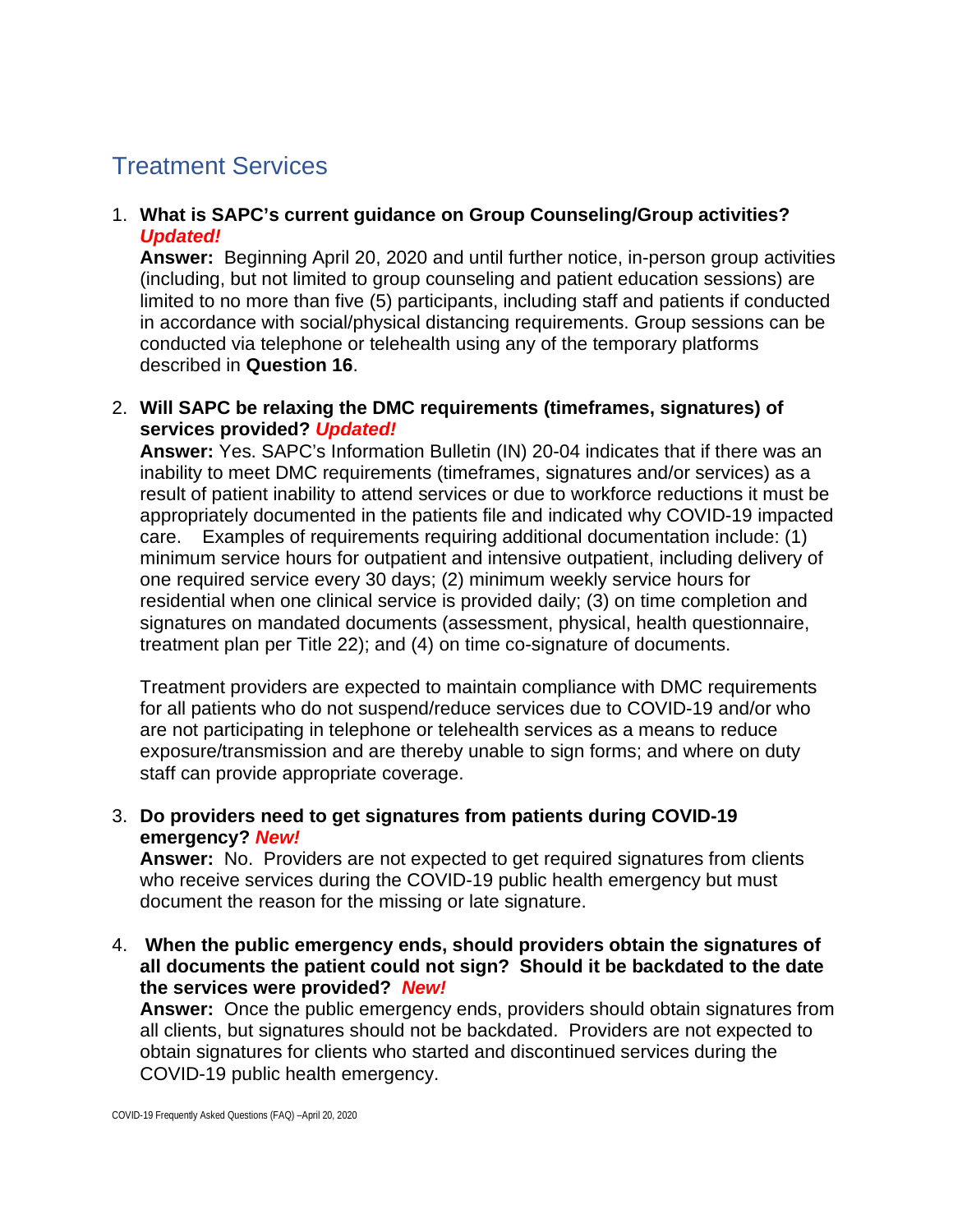5. **If a client is authorized for ASAM 2.1, but doesn't meet service hour requirements, does the patient need to be stepped down?**

**Answer:** The provider should deliver the service hour requirements via telehealth and telephone if feasible, but SAPC is not requiring the patient be stepped down at this time. Progress/Miscellaneous Notes need to clearly document why it was not possible to deliver the minimum service hours for this level of care.

6. **What protocols should programs be following regarding drug testing since the majority of client contact is over the phone?**

**Answer:** SAPC does not have a requirement regarding frequency of Urine Analysis (UA) testing. However, 42 CFR ¶ 8.12(f)6 does require Opioid Treatment Programs (OTP) to perform at least eight (8) random drug tests per year. During the national emergency, OTP providers may request a blanket exception from the California Department of Health Care Services (DHCS) for UA, visit [https://www.dhcs.ca.gov/Documents/COVID-19/COVID-19-FAQ-NTP-031820.pdf.](https://www.dhcs.ca.gov/Documents/COVID-19/COVID-19-FAQ-NTP-031820.pdf)

All providers should assess what is essential during this COVID-19 emergency. If alcohol/drug testing is conducted, then safety precaution recommendations need to be followed regarding social distancing and use of appropriate personal protective equipment (PPE) if coming into contact with bodily fluids. Given the shortage of PPE, however, the benefit of conducting the UA test should outweigh the use of emergency PPE for this purpose.

### 7. **Is CalOMS data reporting still required?** *New!*

**Answer:** Yes, the California Outcomes Measurement System (CalOMS) data reporting is a federal requirement and is still required.

8. **Given that primary care providers (PCP) have been asked to postpone nonmedically necessary visits, can the 30-day requirement for DMC History and Physicals be temporarily waived as many providers may not be able to obtain that service from PCP?**

**Answer:** While this requirement cannot be waived, there are flexibilities built into these requirements that have always been in place. Specifically, current regulations (Title 22 § 51341.1) indicate that a physician may a) review documentation of physical exam performed within the last 12 months within 30 calendar days of the beneficiary's admission to treatment date; b) may perform a physical exam within 30 days of admission to treatment; or c) shall document the goal of obtaining a physical exam on the beneficiary's initial and updated Treatment Plans until the goal has been met. Option C allows for flexibility if DMC History and Physicals need to be delayed.

9. **COVID-19 is creating high anxiety and a desire to use, we are seeing an increase in individuals requiring crisis interventions. Is there a limit of crisis interventions services a counselor can do for a client per week?**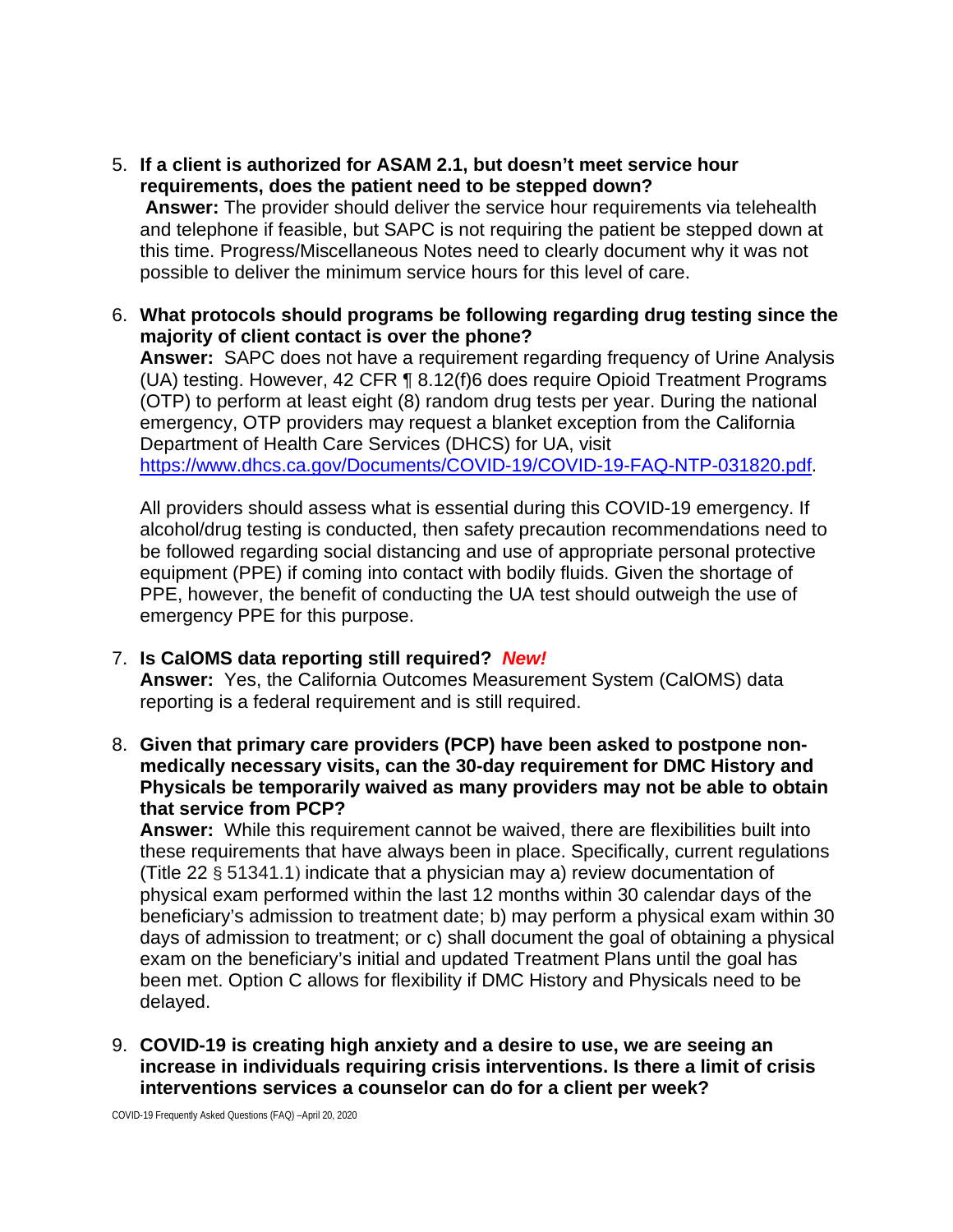**Answer:** No. Crisis intervention sessions focus on stabilization and immediate management of a crisis by strengthening coping mechanisms and alleviating a patient's psychosocial functioning and well-being when there is an imminent threat of serious relapse.

# Telehealth/Telephone Services

#### 10.**What is the difference between telephone and telehealth counseling services?**  *Updated!*

**Answer:** Telehealth includes the use of both audio and visual communication technology and is not strictly telephonic.

DHCS has recently clarified that during this public health emergency period, providers can deliver ALL services using telephone and telehealth in accordance with the DHCS Mental Health and Substance Use Disorder Information Notice [18-](https://www.dhcs.ca.gov/services/MH/Documents/Information%20Notices/IN%2018-%20Network%20Adequacy/MHSUDS_IN_18-011_Network_Adequacy.pdf) [011](https://www.dhcs.ca.gov/services/MH/Documents/Information%20Notices/IN%2018-%20Network%20Adequacy/MHSUDS_IN_18-011_Network_Adequacy.pdf) inclusive of other [DHCS Medi-Cal Policy](https://www.dhcs.ca.gov/provgovpart/Pages/Telehealth.aspx) or temporary modifications as outlined in the DHCS Behavioral Health Information Notice [20-009](https://www.dhcs.ca.gov/Documents/COVID-19/IN-20-009-Guidance-on-COVID-19-for-Behavioral-Health.pdf) and the DHCS Behavioral Health FAQ document.

This temporary allowance includes the initial ASAM assessment and consultations between counselor and Licensed Practitioners of the Healing Arts (LPHA) to establish medical necessity.

| <b>Telephone Services</b>              | <b>Telehealth Services</b>             |  |
|----------------------------------------|----------------------------------------|--|
| Screening                              | Screening                              |  |
| Assessment                             | Assessment                             |  |
| Crisis Intervention                    | <b>Crisis Intervention</b>             |  |
| <b>Individual Counseling</b>           | <b>Individual Counseling</b>           |  |
| <b>Treatment Planning</b>              | <b>Treatment Planning</b>              |  |
| <b>Collateral Services</b>             | <b>Collateral Services</b>             |  |
| <b>Case Management</b>                 | <b>Case Management</b>                 |  |
| <b>Recovery Support Services (RSS)</b> | <b>Recovery Support Services (RSS)</b> |  |
| <b>Group Counseling</b>                | <b>Group Counseling</b>                |  |
| <b>Patient Education</b>               | <b>Patient Education</b>               |  |

Services can be provided by allowable staff positions at any location that maintains patient confidentiality. The patient may select any location to participate. *\*Telephonic DMC certified site requirement is suspended during COVID-19 emergency period.* 

Ink or electronic signatures are not required if it is documented that a patient is participating via telephone or telehealth due to COVID-19.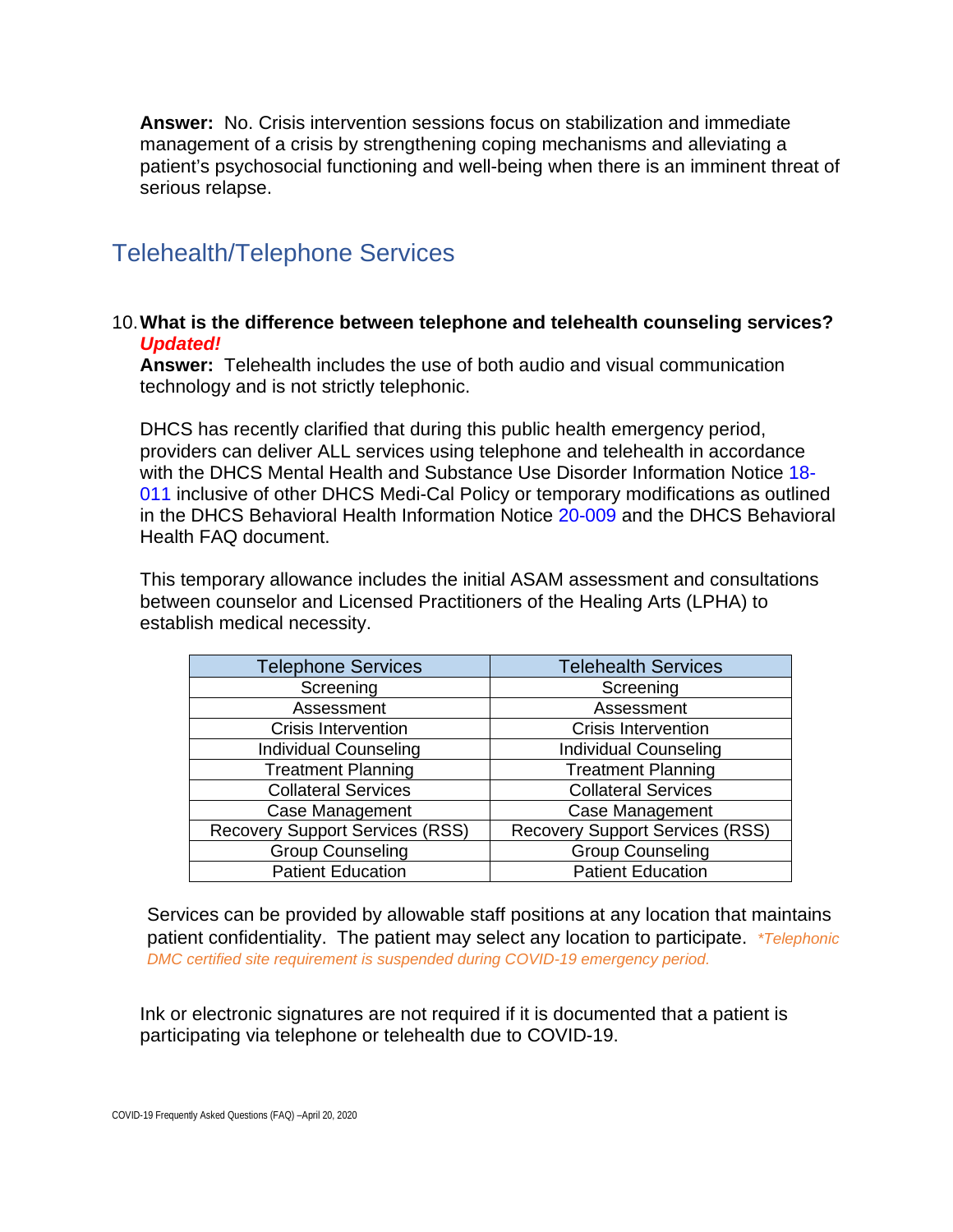If providing services via telehealth, Telehealth Attestation Form must be submitted within 30 days of initiating telehealth services to Daniel Deniz, Chief of Contract Management and Compliance Unit at [ddeniz@ph.lacounty.gov](mailto:ddeniz@ph.lacounty.gov) and [sapcmonitoring@ph.lacounty.gov.](mailto:sapcmonitoring@ph.lacounty.gov)

11.**What are the guidelines on conducting intakes via telehealth, particularly around obtaining signatures?** *Updated!* 

**Answer:** ASAM assessments are available via telephone or telehealth, see Question 10 regarding signatures.

- 12.**Can individual counseling be provided and billed using telehealth? Answer:** Yes. Individual counseling can be provided and billed using telehealth. SAPC encourages staff to use this service delivery method. Residential settings are also encouraged to use telehealth, especially for those in isolation or under quarantine, including exploring prohibitions on if personal devices can be safely relaxed during this period.
- 13.**Do telephone services have to originate from a DMC location? Answer:** No. Per SAPC's Information Notice (IN) 20-04, telephone services do not need to originate from a DMC site during the COVID-19 emergency.
- 14.**For telehealth group counseling and patient education, what are the expectations on sign-in sheets? Will a list of patients in attendance without wet signatures suffice?**

**Answer:** Yes. A list of patients in virtual attendance must be maintained that also includes the date, time, educator/counselor name, and topic.

- 15.**Can a telehealth group be more than twelve (12) patients? Answer:** No. Groups performed via telehealth must be between 2-12 patients.
- 16.**Our agency does not have telehealth set up yet, what do we do?**

**Answer:** Review the Department of Health and Human Services (HHS) guidelines for telehealth, during the COVID-19 national emergency, it has exercised its discretion to not impose penalties for noncompliance with the HIPAA rules in connection with good faith provision of telehealth in using non-public facing audio or video communication products. The allowable platforms have been expanded to include popular communication applications for video chats. Providers should notify patients that these platforms may introduce privacy risks and should enable all available encryption and privacy modes available.

| <b>Temporary Allowable Platforms</b> | <b>Not Allowed</b>                |
|--------------------------------------|-----------------------------------|
| NON-public facing video chat         | Public facing video communication |
| applications                         | applications                      |
| Apple FaceTime, Facebook             | Facebook Live, Twitch, TikTok     |
| Messenger Video Chat, Google         |                                   |
| Hangouts video, Skype, Whatsapp      |                                   |
| video app, and Zoom                  |                                   |

COVID-19 Frequently Asked Questions (FAQ) –April 20, 2020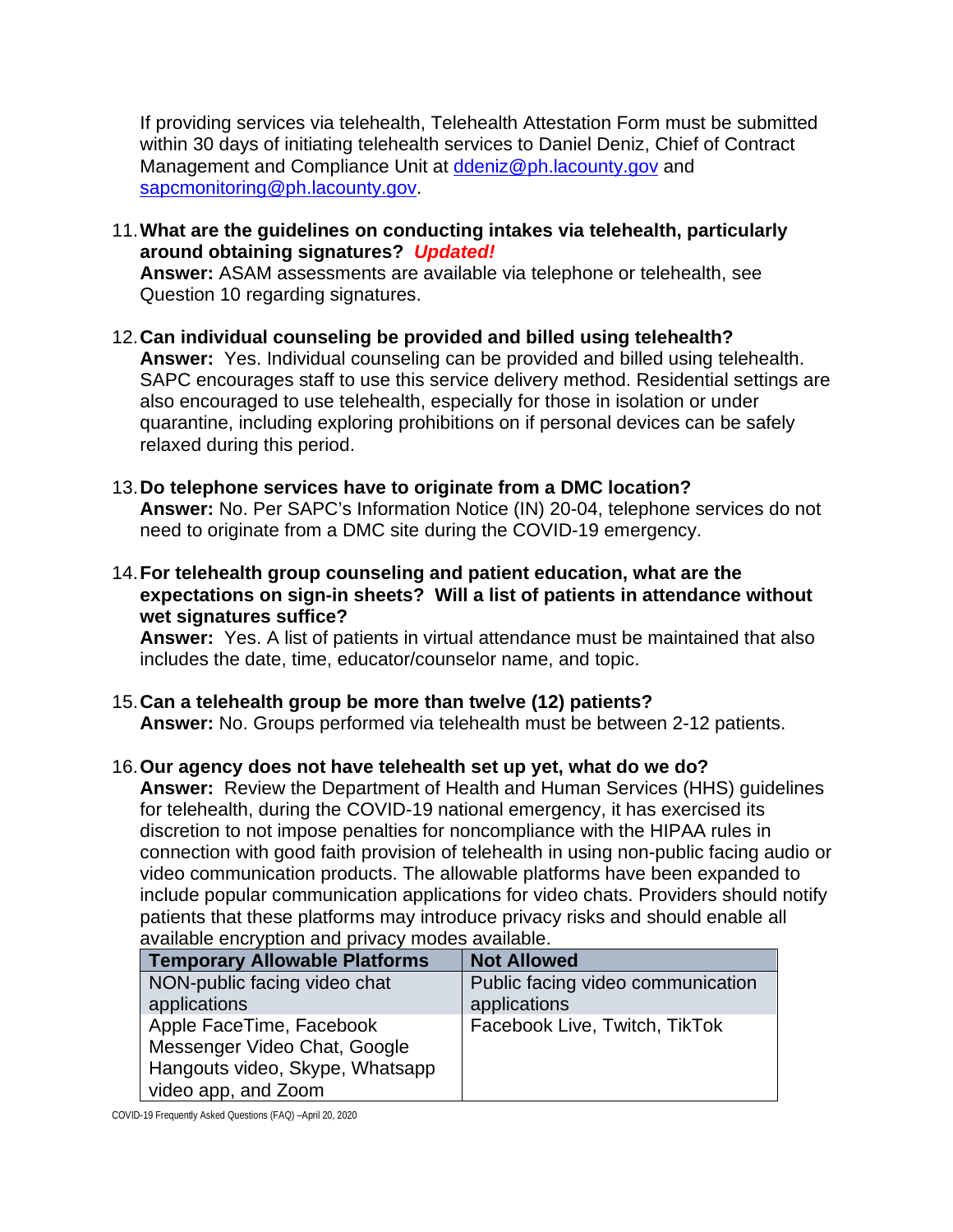Whichever platform is selected, the Telehealth Attestation Form must be submitted within 30 days of initiating telehealth services to Daniel Deniz, Chief of Contract Management and Compliance Unit at [ddeniz@ph.lacounty.gov](mailto:ddeniz@ph.lacounty.gov) and [sapcmonitoring@ph.lacounty.gov.](mailto:sapcmonitoring@ph.lacounty.gov)

Providers who would like assistance in launching or growing their use of these formats of service delivery in outpatient and residential setting can reach out to the California Institute of Behavioral Health Solutions (CIBHS) for technical assistance by reaching out to Belia Sardinha at [bsardinha@ph.lacounty.gov.](mailto:bsardinha@ph.lacounty.gov)

Another resource is the California Telehealth Resource Center (CTRC) dedicated to helping providers implement and sustain telehealth programs. Services available through CTRC include: program needs assessment for implementation or expansion, equipment selection, telehealth presenter training; operational workflow; contracting with specialists; billing; and credentialing and staff roles. In addition, CTRC also produces a Telehealth Program Developer Kit that can be downloaded from the CTRC website at [www.cchpca.org.](http://www.cchpca.org/) It provides a step-by-step quide to help providers develop a telehealth program.

## Residential:

17.**Will authorizations for Residential be extended automatically for people without safe discharge due to outbreak?**

**Answer:** No. The length of stay for residential episodes will not be increased beyond the medically necessary lengths of stay.

18.**In a residential setting, can an assessment or education count as the "one clinical service" provided daily?**

**Answer:** Yes. An assessment (if conducted in-person or by telehealth) or patient education session (if conducted by telehealth at this time) counts as a clinical service.

19.**In a residential setting, what is SAPC's guidance if a client/patient is exhibiting symptoms, but is not willing to isolate or take any steps for the safety of others?**

**Answer:** [Quarantine](http://www.publichealth.lacounty.gov/media/Coronavirus/HOO_Coronavirus_Blanket_Quarantine_04.01.20_Final.pdf) or [isolation](http://www.publichealth.lacounty.gov/media/Coronavirus/HOO_Coronavirus_Blanket_Isolation_04.01.20_Final.pdf) requirements have been instituted by the County Health Officer and individuals are required to follow them. The best thing we can do in these situations where individuals do not want to follow quarantine or isolation protocols is to employ our "soft skills" of persuasion, incentives (contingency management), motivational interviewing, etc. to try to encourage individuals to follow quarantine or isolation protocols. While an option, engaging law enforcement to help in cases like this is neither ideal nor likely to result in the best outcome.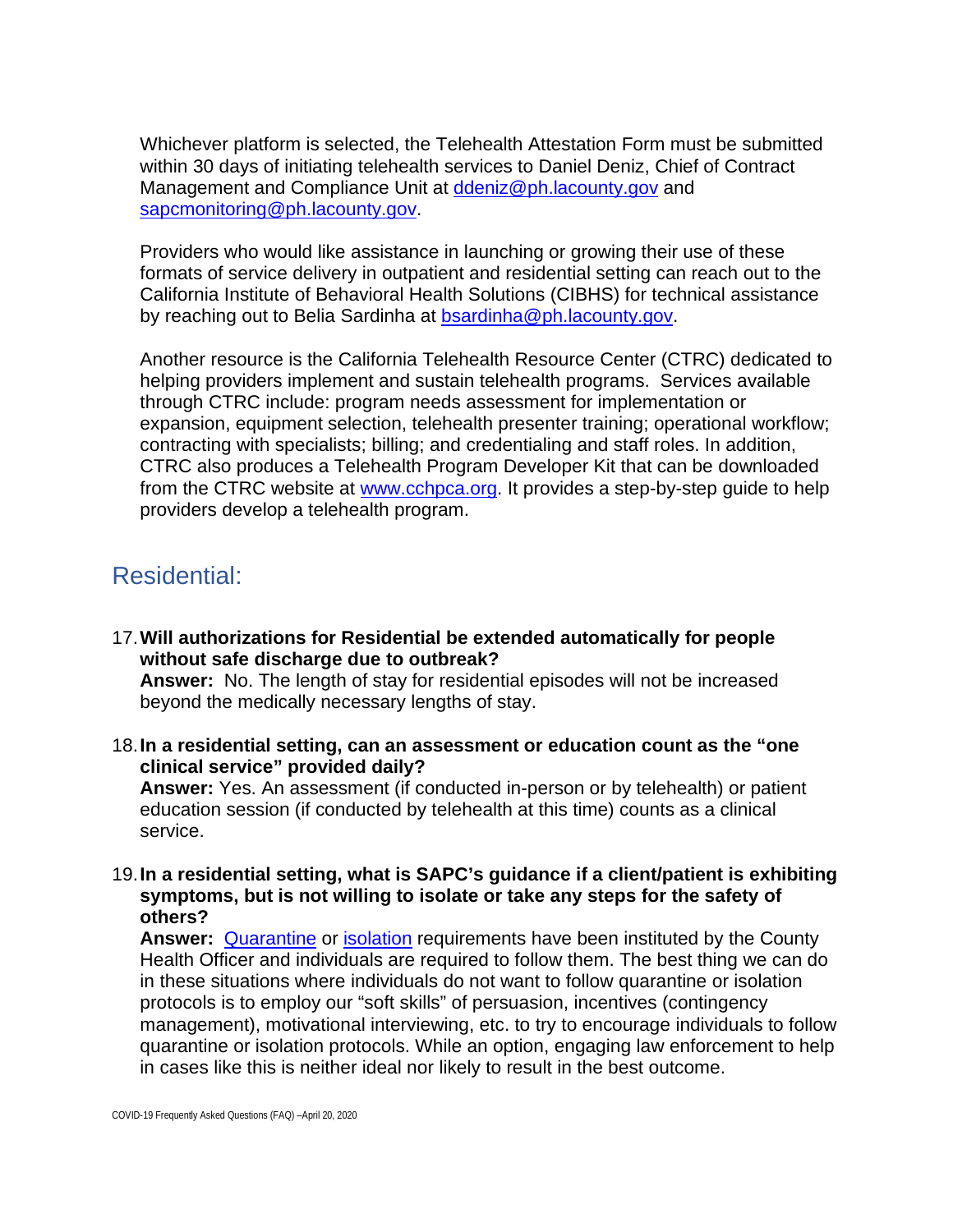# Recovery Bridge Housing (RBH):

### 20.**Will RBH authorizations/stays be extended beyond 180 days during the COVID-19 emergency?**

**Answer:** No. The length of stay for RBH will not be increased beyond the 180 days. For assistance in placing persons experiencing homelessness with suspected or confirmed COVID-19 contact the Quarantine and Isolation Intake Call Center at (833) 596-1009 between the hours of 8am-6pm.

# Opioid Treatment Program (OTP)

### 21.**What is the current guidance regarding "take-home" medications for OTP Providers due to National Emergency?**

**Answer:** Visit [https://www.dhcs.ca.gov/Documents/COVID-19/COVID-19-FAQ-NTP-](https://www.dhcs.ca.gov/Documents/COVID-19/COVID-19-FAQ-NTP-031820.pdf)[031820.pdf](https://www.dhcs.ca.gov/Documents/COVID-19/COVID-19-FAQ-NTP-031820.pdf) question 6 for detailed guidance. During this emergency, blanket exceptions will be requested directly from DHCS instead of through the federal Substance Abuse and Mental Health Services Administration (SAMHSA) extranet. Exceptions may be requested for take-home doses, urinalysis requirements and/or counseling. If approved, OTP providers may offer take-home dosing, even if minimum treatment standards are not met, at the discretion of their Medical Director. Stable patients in an OTP may receive 28 days of take-home doses; those who are less stable, but who the OTP believes can safely handle take-home medication may obtain up to 14 days of medication. OTP's should consider this option to minimize risks related to inability to access necessary Medications for Addition Treatment (MAT) due to COVID-19.

As of March 16, 2020, the U.S. Department of Justice, Drug Enforcement Administration (DEA) has also granted an exception to 21 CFR 1301.74(i) allowing authorized OTP personnel, law enforcement and/or National Guard to deliver medication in a locked box to a patients home in the event a patient is quarantined due to COVID-19. Chain of custody protocol adherence is required.

#### 22.**Can an initial evaluation fo**r Buprenorphine **be conducted by telephone and telehealth?** *New!*

**Answer:** Yes, SAMHSA has released **[guidance](https://www.samhsa.gov/sites/default/files/faqs-for-oud-prescribing-and-dispensing.pdf)** that an initial evaluation is now allowable by telephone and telehealth.

# Youth Services:

#### 23.**Youth providers with Adolescent Prevention Services (APS) contracts provide Parent Education groups. These are essential services for the parents as most**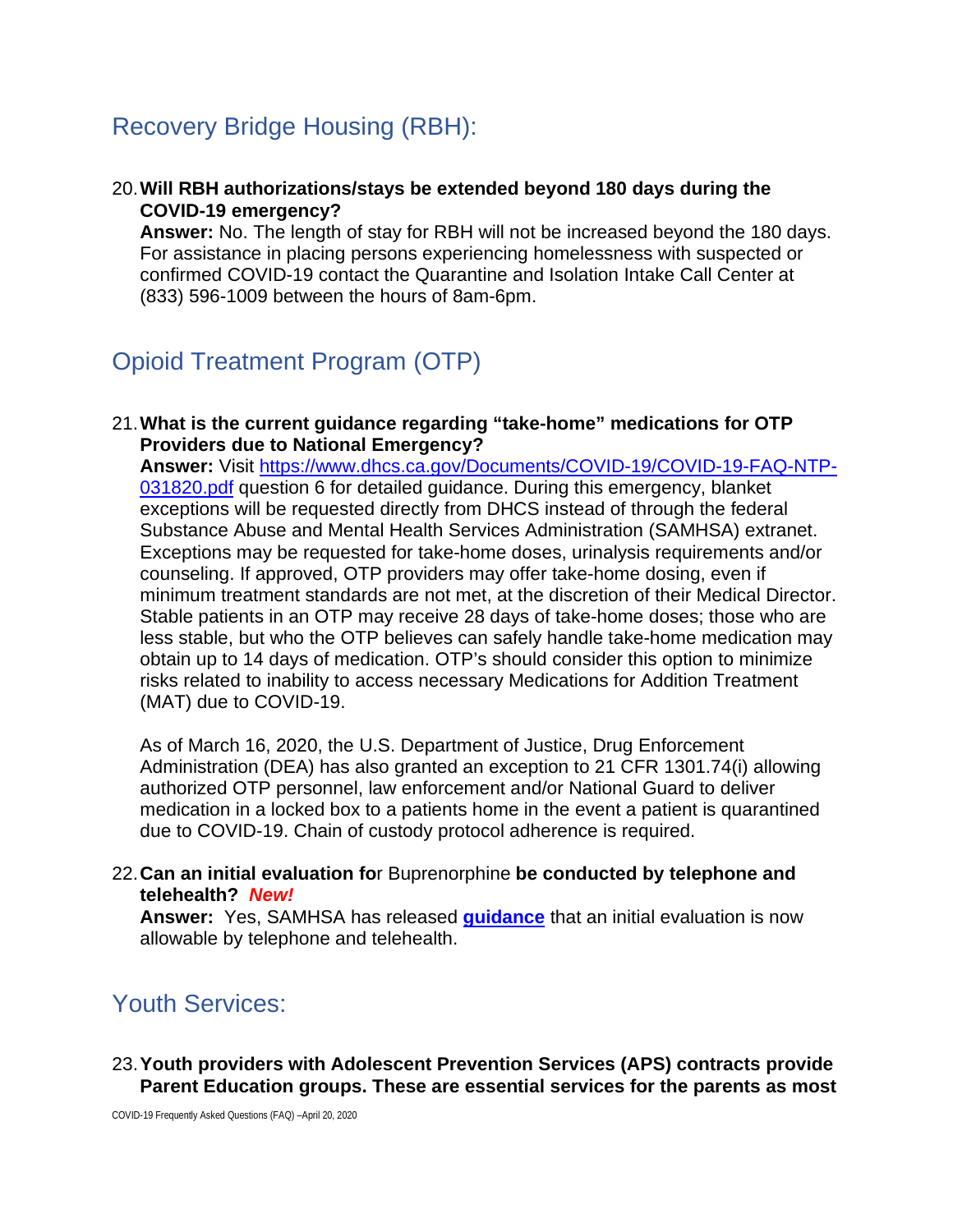#### **are court-ordered. Are we able to provide these groups via telephone and/or telehealth?**

**Answer:** Yes. These patient education groups can be conducted by telehealth and individual education can be conducted by telephone.

# Client Engagement and Navigation Services (CENS):

### 24.**What should CENS counselors do if a site is closed?**

**Answer:** In case a site is closed, CENS providers must notify DPH-SAPC, Adult System of Care Unit, attention: Nislan Jose at njose@ph.lacounty.gov and obtain approval to station staff at an alternative location (e.g., CENS Area Office) in advance to allow for continued payment. DPH-SAPC will review each request and notify the CENS provider of the determination via email.

#### 25.**Can CENS counselors who are 65 years and older, and/or those with preexisting or underlying health conditions work from home?**

**Answer:** Yes. CENS providers must notify DPH-SAPC of all counselors who are 65 years and older who are advised to work from home. If the site is closed, the CENS counselors must have a computer to input data into the Service Connection Log and access to a telephone to connect clients to CENS services (screening, connection, and follow-up); if the co-location remains open, an alternate staff person must be identified to fulfill this function. CENS providers must notify DPH-SAPC, Adult System of Care Unit, attention: Nislan Jose at [njose@ph.lacounty.gov.](mailto:njose@ph.lacounty.gov) DPH-SAPC will review each request and notify the CENS provider of the determination via email.

### 26.**Can CENS counselors use telephone services?**

**Answer:** Yes. CENS counselors can use telephone services during this public health emergency as outlined under *Question 10*. Document in the notes section of the Service Connection Log that the telephone was used.

### 27.**Can CENS counselors use video conferencing with clients?**

**Answer:** Yes. CENS counselors can use telehealth services during this public health emergency as outlined under *Question 10.* If a non-HIPAA compliant video platform is used, providers should notify patients that these platforms may introduce privacy risks and should enable all available encryption and privacy modes available. Document in the notes section of the Service Connection Log that videoconferencing was used.

### 28.**Can CENS counselors use videoconferencing for the Adult At-Risk education sessions?**

**Answer:** Yes. See *Question 27.* 

### 29.**Can CENS counselors request to work from home for any reason?**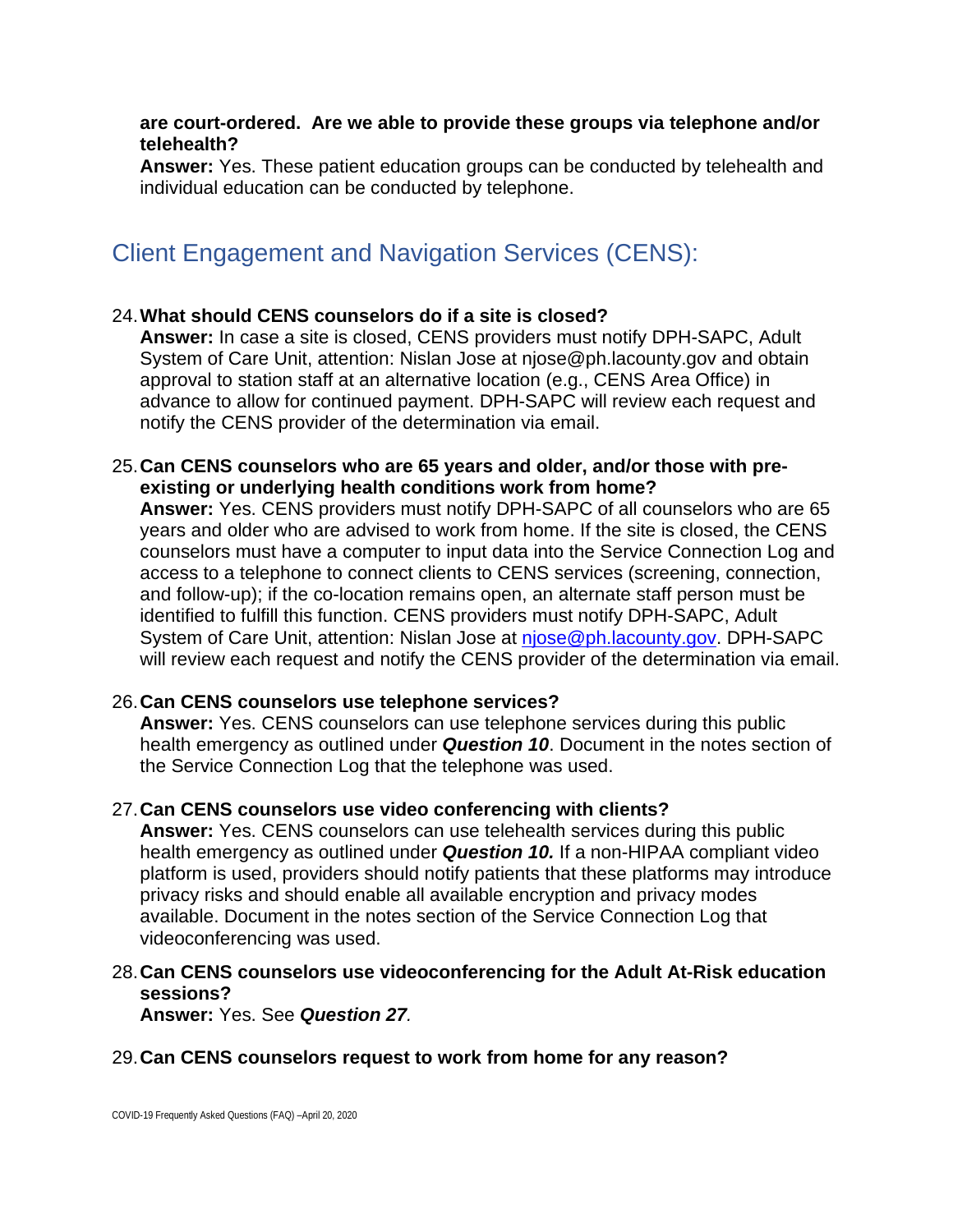**Answer:** No. If the assigned co-location site is open, CENS counselors must work at their assigned work location or another agency staff must be identified to fulfill this function.

# Driving Under the Influence (DUI) and PC 1000 Programs:

#### 30.**Are DUI programs considered essential services**?

**Answer:** Yes. According to SAPC Information Bulletin (IN) 20-04, DUI services are deemed essential services and as such, they are exempt from the "Safer at Home" order because these activities maintain the health and wellbeing of Los Angeles County residents.

#### 31.**What services can DUI programs continue to provide?** *Updated!*

**Answer:** DUI programs may continue delivery of services in the same manner as outpatient settings, including use of telephone and telehealth and modifications for in-person groups, See Question 10. DUI providers who have suspended DUI program activities should refer patients to a program that continues to offer telephone or telehealth services. See DPH's Guidance for Non-Residential Substance Use Settings for more detailed information.

- 32.**What if a DUI Participant prefers to take a leave of absence (LOA) than to participate in DUI program services?** *New!*  **Answer:** The LOA must be documented in each participant's file specifying the reason is due to COVID-19.
- 33.**Guidance for Providers who cannot pay DUI fees due to financial challenges. Answer:** DUI program providers can suspend remitting monthly administration and monitoring fees to SAPC from March 1, 2020 to June 30, 2020.
- 34.**DUI participants have a limited amount of absences. Will the courts waive those requirements, or will they be returned to court?** *Updated!* **Answer:** Per Presiding Judge Kevin C. Brazile, in all criminal cases, all status reports and progress reports are continued for 90-days and all criminal misdemeanor cases with out-of-custody defendants are continued for 90 days, unless otherwise statutorily required. Participants can check their case summary at [www.lacourt.org](http://www.lacourt.org/) or by calling their court of conviction clerk's office.

## Finance/Contract Related:

### 35.**What type of support will SAPC be offering for providers who are open and providing essential services during COVID-19 emergency?** *Updated!*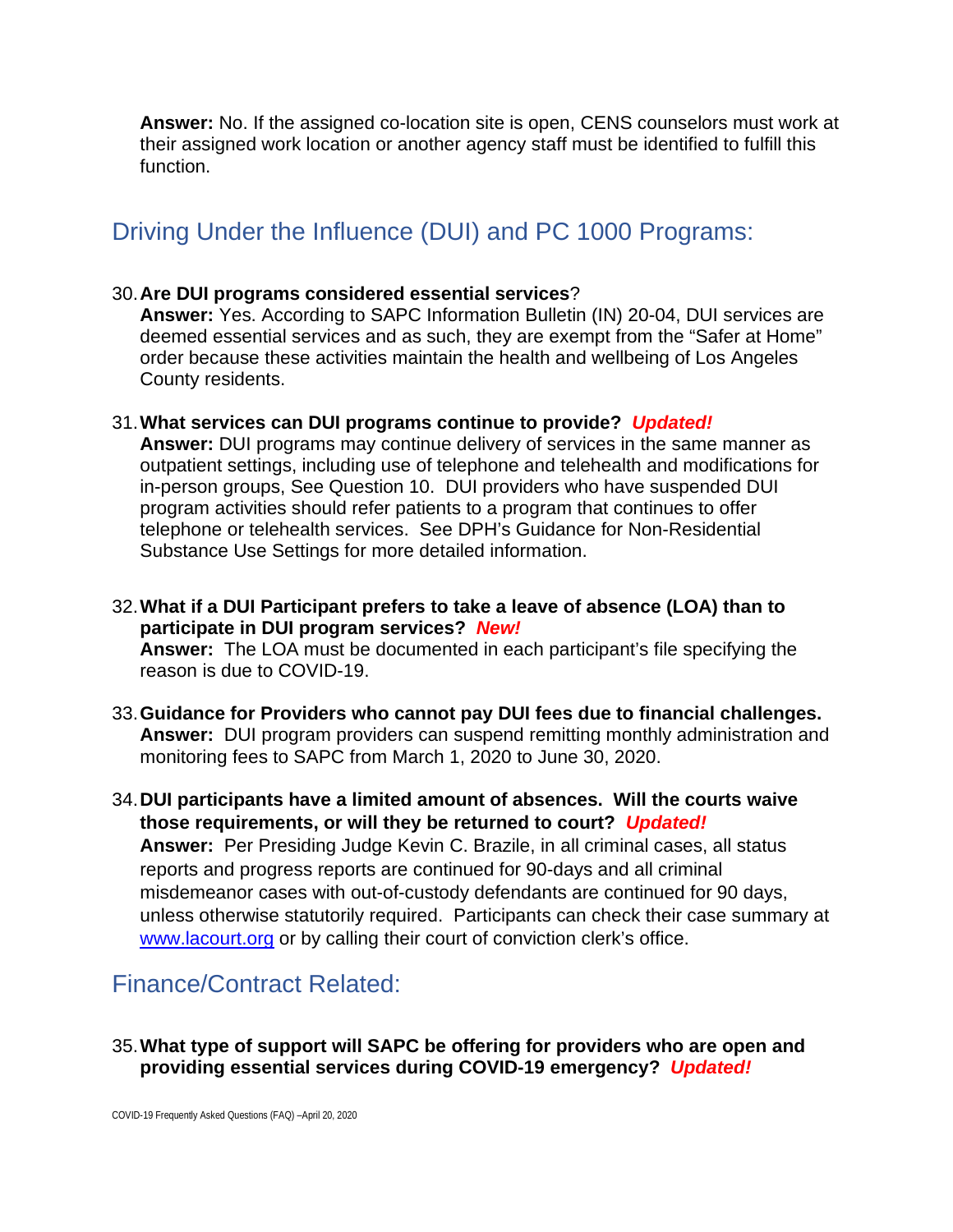**Answer:** SAPC is committed to supporting our network providers who are fulfilling their role as essential health care workers and has modified its reimbursement structure for March, April, May and June 2020. Payments for March-June 2020 will be reflective of actual prorated allowable costs. To facilitate timely disbursements of funds, payments are based on the higher of the average of fee-for-service claims from July 2019 through January 2020. Actual costs incurred for this period will be settled during cost reporting, which SAPC expects to occur shortly after the close of Fiscal year 2019-2020. See Information Bulletin (IN) 20-04, *Funding Support* for additional details about allowable expenditures.

OTP's are only eligible for cost reimbursement payments if also submitting a cost report to SAPC for Fiscal year 2019-2020, otherwise a Transitional Payment may be allowable *[MHSUDS 19-005.](https://www.dhcs.ca.gov/formsandpubs/Documents/MHSUDS%20Information%20Notices/MHSUDS-Information-Notice-19-005-NTP-Cost-Reporting.pdf)*

Prevention contracts will continue to settle at cost. CENS contracts will continue to settle at staff hour.

### 36.**Who can providers contact if the March through June payment is significantly below average monthly costs?** *New!*

**Answer:** You may email Edita Mendoza at [emendoza@ph.lacounty.gov](mailto:emendoza@ph.lacounty.gov) with the subject line "COVID-19 Cost Payments" to inquire if a payment adjustment can be made with appropriate documentation.

### 37.**Are there capacity building funds available towards the purchase of telehealth?**

**Answer:** No. SAPC does not have nor does it anticipate funding for this purpose. See Information Bulletin (IN) 20-04, *Funding Support* for additional details about for changes made which might also be an opportunity to make telehealth equipment purchases.

### 38.**Will Contract Program Monitors (CPAs) be completing onsite programmatic audits during COVID-19 emergency time frame?**

**Answer:** No. During this emergency period, SAPC will focus on desk audits except to conduct critical oversight and technical assistance related to health and safety or extensive noncompliance issues. SAPC will not issue citations or disallowances if the inability to meet DMC requirements, are due to impacts of COVID-19, which should be appropriately documented in the patient's file. SAPC is also coordinating with County partners to postpone fiscal audits during this emergency period. *See IN 20-04 Compliance Monitoring.*

### 39.**How can a provider change the hours of operation, including temporary removal of weekend/evening hours?**

**Answer:** If a temporary reduction in hours or services is necessary, please notify SAPC with a signed letter of request addressed to Dr. Gary Tsai, and emailed to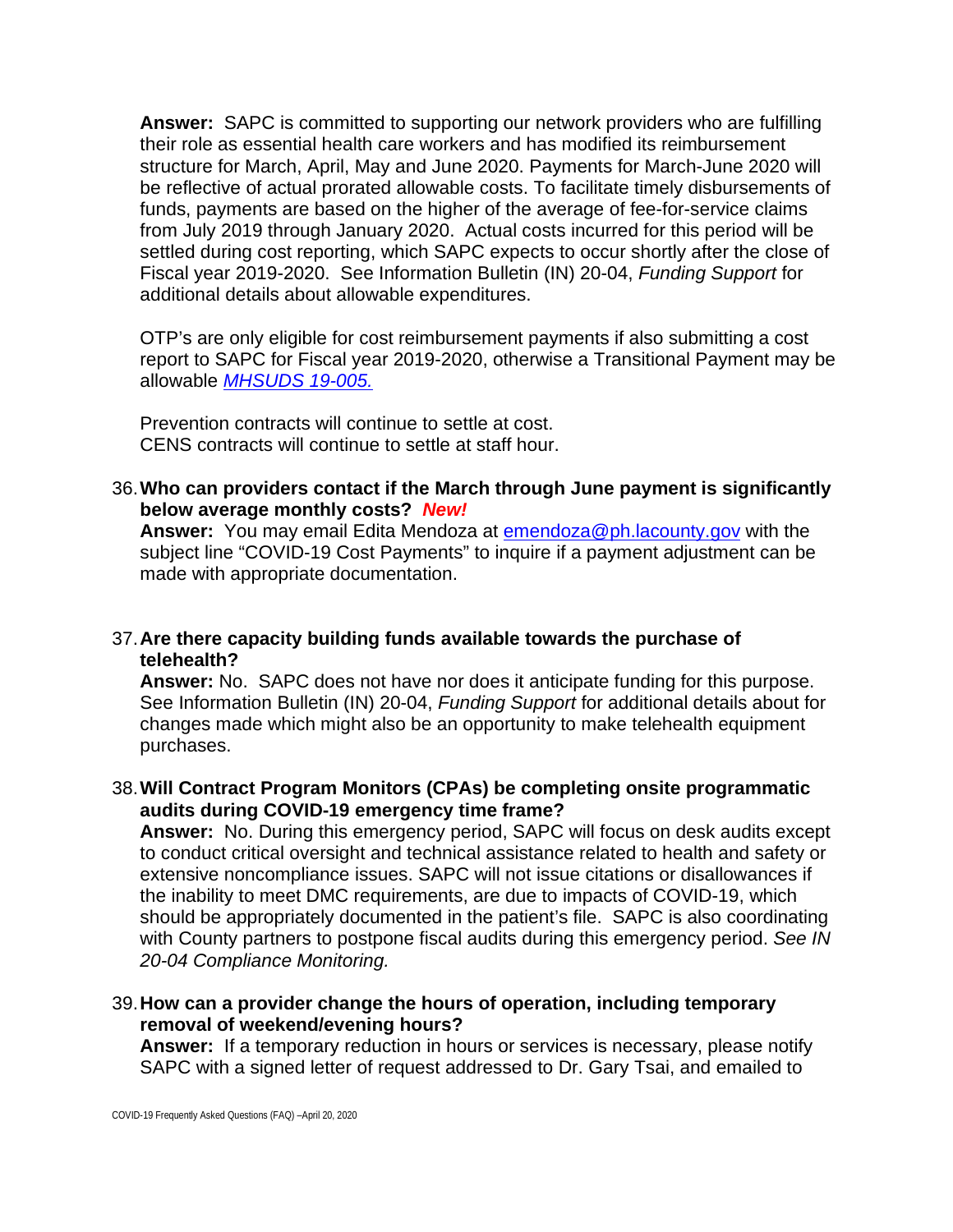Daniel Deniz [\(ddeniz@ph.lacounty.gov\)](mailto:ddeniz@ph.lacounty.gov) and your assigned Contract Program Auditor (CPA).

### 40.**How can providers report if a client/patient or staff tests positive for COVID-19?**

**Answer:** Providers must report client or staff COVID-19 positive cases to SAPC by submitting the [Adverse Event Reporting Form](http://publichealth.lacounty.gov/sapc/NetworkProviders/ClinicalForms/AQI/AdverseEventReportingForm.pdf) to [sapcmonitoring@ph.lacounty.gov](mailto:sapcmonitoring@ph.lacounty.gov) within one (1) business day. Additionally, residential and inpatient programs are required to report if any client/patient or staff tests positive for COVID-19 to the California Department of Health Care Services (DHCS) within one day.

# Miscellaneous:

41.**I am concerned about safety of staff and patients, am I allowed to ask screening questions for COVID-19 symptoms on the phone?**

**Answer:** SUD treatment providers deliver essential health services and need to accept and treat new patients, even those with COVID-19 symptoms or diagnosis (positive cases). Asking about COVID-19 symptoms on the phone and in advance of a telehealth or in-person assessment/intake appointment should only be done to inform care considerations related to isolation areas (for residential or Recovery Bridge Housing setting) or to inform patients seeking care in non-residential (outpatient) settings that they should home quarantine or home isolate depending on if they've been exposed or if they are symptomatic, respectively. If care can be provided via telehealth or telephone for allowable services per SAPC's Information Notice 20-04, that should be delivered, both in outpatient and residential settings. Providers need to establish and follow safety and social distancing protocols for any in-person contact as this provides the best protection against transmission. The guidance for [Non-Residential](http://publichealth.lacounty.gov/media/coronavirus/GuidanceNonResSubstanceUse.pdf) and [Residential](http://publichealth.lacounty.gov/media/coronavirus/GuidanceResidentialSubstanceUse.pdf) settings provides detailed recommendations on how to establish a safer environment, and [entrance](http://publichealth.lacounty.gov/acd/docs/FacilityEntrancePosterEng.pdf) [signs](http://publichealth.lacounty.gov/acd/docs/FacilityEntrancePosterEng.pdf) and [entering/exiting](http://publichealth.lacounty.gov/sapc/docs/providers/covid19/starr/Entering-Exiting%20Isolation%20signs_1.pdf) isolation signs clearly inform individuals about expectations at your facility. We need to ensure that individuals reaching out for treatment feel welcomed and do not experience barriers to care, and we do not inadvertently stigmatize care. If you would like to inform prospective patients about your safety measures you could say something like "*We look forward to seeing you at the appointment we scheduled. We would like you to know that we take very seriously the health of our patients and staff during this COVID-19 public health emergency. We ask that if you are experiencing any COVID-19 symptoms (such as a fever AND a cough, cold/flu-like symptoms or difficulty breathing) that you let staff know immediately and we will ask you to wear a mask".*

### 42.**Will SAPC assist programs with needed supplies, such as surgical masks, gowns, eye protection, and gloves?** *Updated!*

**Answer:** DPH had a limited supply of personal protective equipment (PPE) and other essential supplies to minimize risk of transmission such as non-medical cloth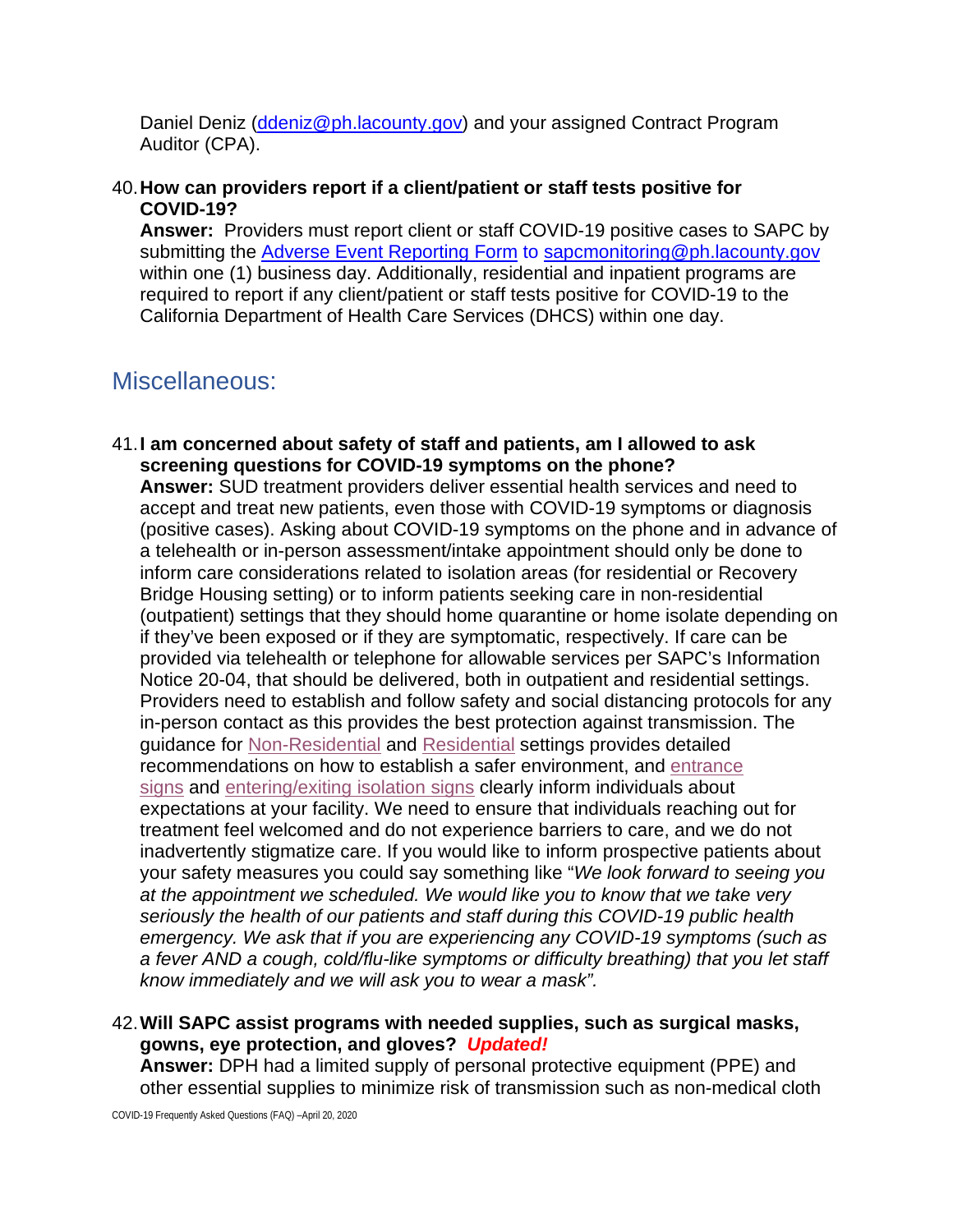face coverings and hand sanitizer. At this time, we encourage all providers to seek their own PPE until which time DPH is able to replenish its supply. For guidance on optimizing the use of PPE, visit [https://www.cdc.gov/coronavirus/2019](https://www.cdc.gov/coronavirus/2019-ncov/hcp/respirators-strategy/index.html) [ncov/hcp/respirators-strategy/index.html.](https://www.cdc.gov/coronavirus/2019-ncov/hcp/respirators-strategy/index.html)

Providers should obtain a thermometer (infrared, if possible) to check staff/patient temperatures at least once per day, particularly when there has been a confirmed COVID-19 positive case (staff or patient).

Providers must follow PPE guidance for residential and non-residential settings available on the DPH and SAPC COVID-19 websites.

43.**What is SAPC's guidance for providers whose patients are awaiting an intercounty transfer of Medi-Cal benefits or determination on a new application that extends beyond the 60-day grace period, since Department of Public Social Services (DPSS) is closed.**

**Answer:** DPSS is closed to the public currently, however, personnel remain available to the public by either contacting the DPSS Customer Service Center at (866) 613-3777 or online at<https://www.yourbenefits.laclrs.org/ybn/Index.html> to obtain case status, view benefits, and/or obtain worker information. The DPSS website indicates that benefits (Cal Fresh, Medi-Cal, etc.) will continue uninterrupted through May 2020. Providers should assist patients in navigating this system to obtain benefits as part of case management benefit.

Providers need to continue to deliver medically necessary SUD treatment services after the 60-day period if the initial determination or transfer is still pending and cannot terminate care based on a lack of response.

### 44.**Are we able to document a positive diagnosis of COVID-19 on a patient's chart without violating any confidentiality rules?**

**Answer:** Yes. The patient chart is confidential, therefore a COVID-19 positive diagnosis can be documented. See **Question 40** for additional steps to be taken if someone is diagnosed with COVID-19.

### 45.**What is the guidance surrounding disclosure of patient information during this COVID-19 emergency period?** *New!*

**Answer:** SAMHSA has issued **[new guidance](https://www.samhsa.gov/sites/default/files/covid-19-42-cfr-part-2-guidance-03192020.pdf)** which allows providers to share patient information that would normally be protected under 42 CFR Part 2 in instances of a bona fide medical emergency. Usage of the medical emergency exception must be documented by providers.

### 46.**Are Syringe Exchange Programs (SEP) operational currently?** *New!* **Answer:** Yes. SEP's continue to deliver needle exchange supplies and services and ensure availability of overdose prevention medications.